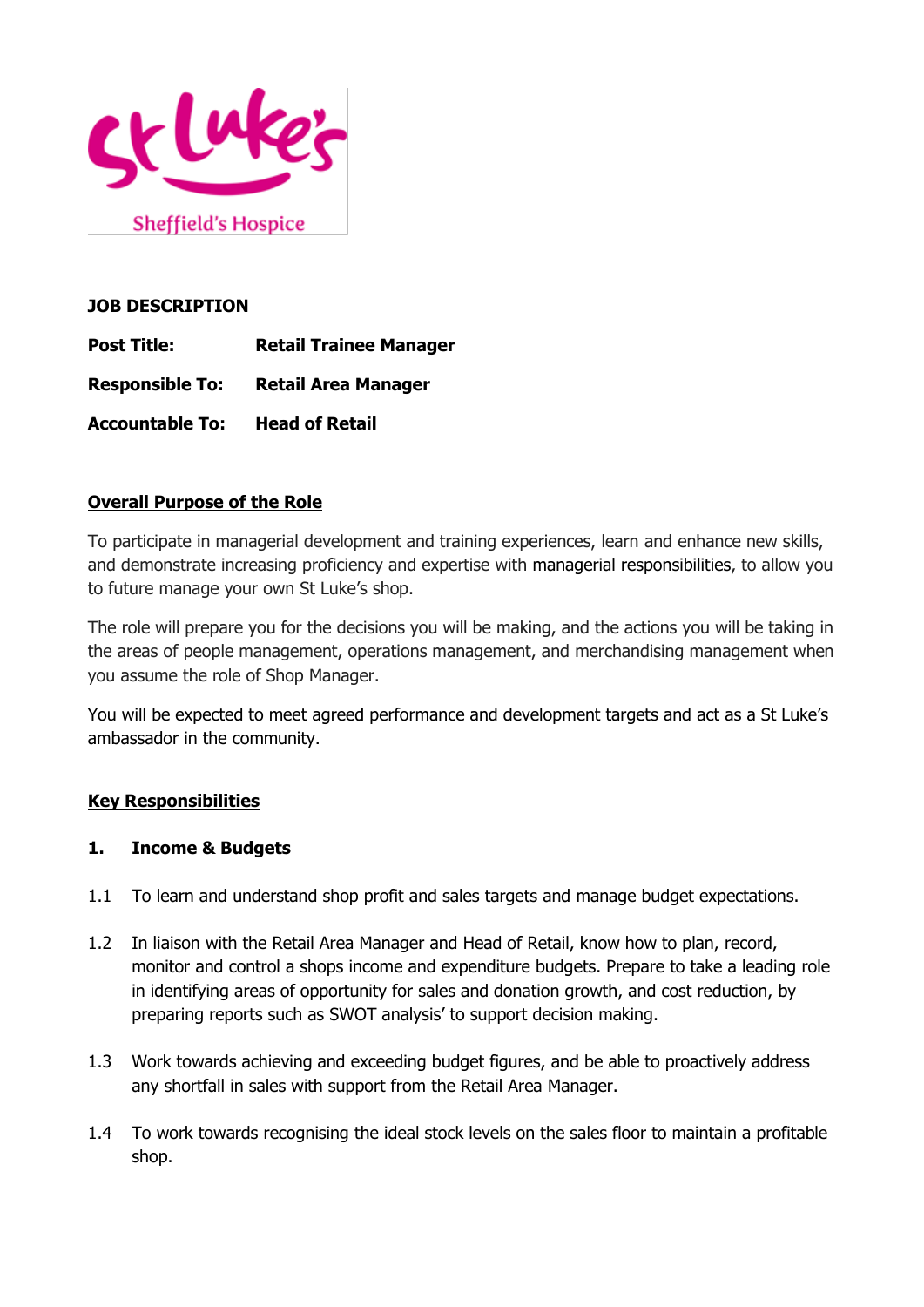- 1.5 To be aware of tactics to increase high quality donations and develop visual merchandising skills to display the range creatively.
- 1.6 Develop measures to achieve the targeted Gift Aid conversion rates and manage the Gift Aid process effectively and efficiently.
- 1.7 Develop skills to research, monitor and implement pricing structures to ensure price levels for the shop maximise profit. (e.g. to include seasonal changes, external events etc.).
- 1.8 Have an awareness of annual promotions to prepare a commercial retail calendar, to maximise shop profit.
- 1.9 Research and monitor competitor activities and industry trends, to develop and implement innovative sales, merchandising and donation strategies to increase brand awareness, footfall and sales.
- 1.10 Learn how to use management information and reports to ensure the sales floor is laid out to:
	- Maximise stock and sales opportunities.
	- Ensure that promotions are effective.
	- Ensure that staff and volunteer levels are in line with sales patterns.
- 1.11 Maximise the value of donated stock by identifying, researching and listing for Etrading channels.

# **2. Customer Service/ Public Relations**

- 2.1 Always deliver excellent customer service, and develop skills and techniques to overcome difficult situations and turn them into a successful outcome.
- 2.2 Proactively promote St Luke's campaigns and core messages as directed by RAM or Head of Retail.
- 2.3 Act as a local St Luke's Ambassador in the local community, ensuring that all customers are valued by staff and volunteers, and consider and explore how links with local businesses and organisations can be publicised positively.
- 2.4 Enhance the St Luke's image by developing a professional retail service, ensuring that all queries about St Luke's services are answered promptly and information held is current, knowing when and who to escalate too.
- 2.5 Ensure that you are fully briefed on St Luke's developments, work, campaigns and success stories by maintaining good admin practices.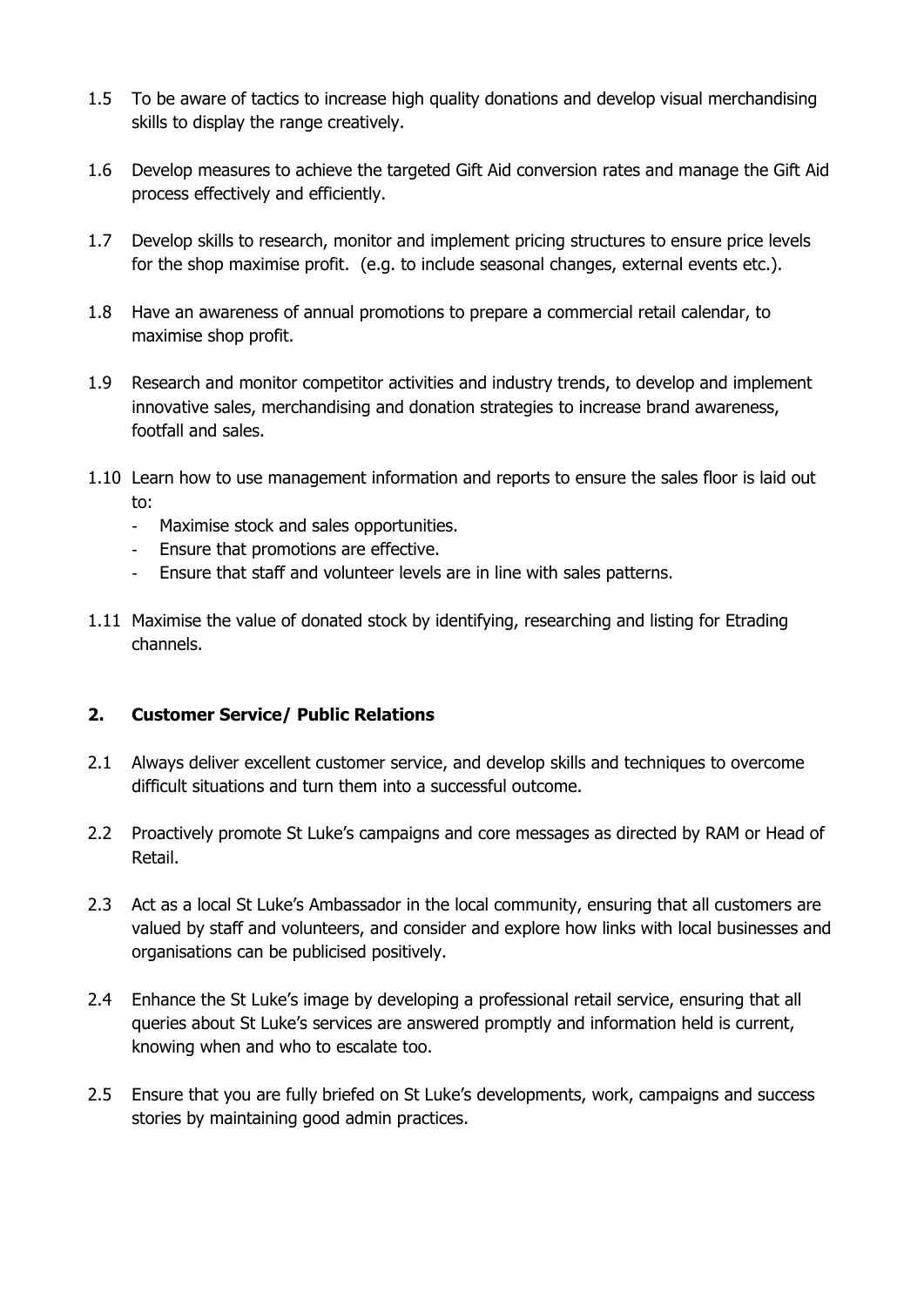# **3. Merchandising and Premises**

- 3.1 Learn and establish skills, and techniques in visual merchandising to create innovative displays and maximising use of window and internal display opportunities to increase interest, footfall and sales.
- 3.2 Learn and develop how to lay out a commercial and profitable shop with guidance and support with the use of the retail sales information.
- 3.3 Develop and maintain excellent use of Point of Sale (POS) to highlight and advertise St Luke's asks and know the importance of doing so.
- 3.4 Be aware of maintaining a high standard of housekeeping and cleanliness throughout the shop.
- 3.5 Ensure that all training is completed so that statutory responsibilities are met, including Fire and Health & Safety Regulations.
- 3.6 Build up to be a designated key holder, confident in opening and closing the premises for trading hours.

# **4. Stock**

- 4.1 Developing and implementing techniques to increase high quality local donations and by liaising with the RAM when required.
- 4.2 Be able to monitor donations levels accurately and assess quality expectations.
- 4.3 Know how to Monitor and rotate stock so that no items remain on the shop floor longer than agreed time limits and it is processed efficiently. Assess the correct rotation of stock for the shop including transferring stock to other shops as necessary.
- 4.4 Be aware of the stock sorting areas and that they are organised efficiently and safely at all times.
- 4.5 Fully understand the stock ordering system and the working procedures of the donation centre.
- 4.6 Use management information and reports available to ensure the shop stock is displayed proportionately, price ranges are in-line with optimum levels, trading hours reflect sales trends and staffing/volunteers levels are in-line with operational requirements.
- 4.7 Ensure that the shop is not selling unauthorised/prohibited stock and know what to do when it is donated.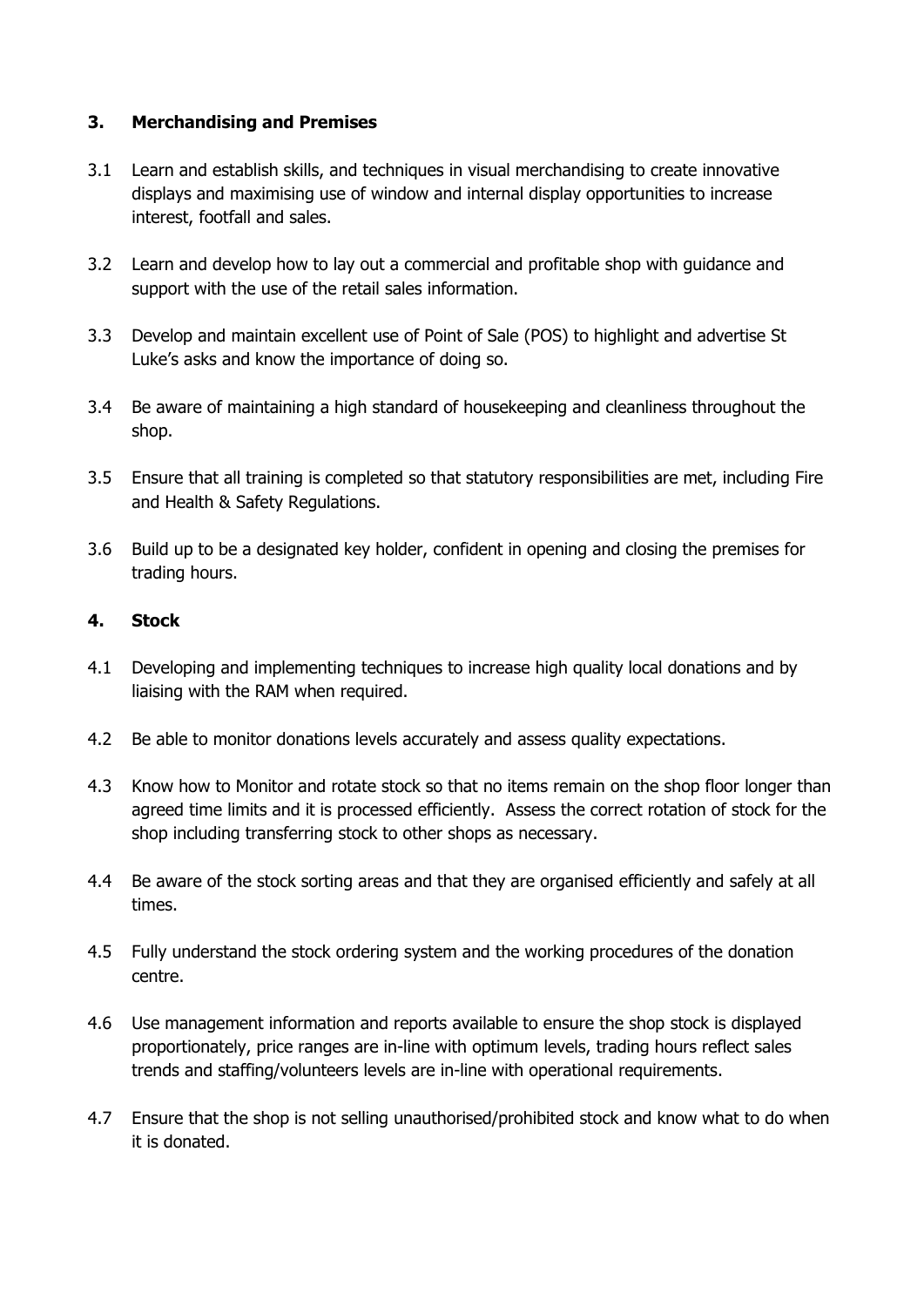- 4.8 Develop skills to manage staff and volunteers to accept, sort, price and display stock in accordance with St Luke's guidelines, acknowledging receipt and arranging collection and deliveries where necessary.
- 4.9 Receive and implement training of the new goods stock ordering system for resale with advice from the Retail Area Manager, and hit agreed new goods sales targets.

# **5. Team and Cost Management Responsibilities**

- 5.1 Recognise how to lead by example and adhere to all hospice and retail policies and procedures.
- 5.2 Know how to achieve cost budgets.
- 5.3 Be able to compile and manage a team rota, ensuring the shop is sufficiently staffed at all times, whilst allocating workloads fairly and consistently.
- 5.4 Develop and be confident to manage all shop resources effectively including shop consumables and meet expenditure targets.
- 5.5 Develop skills in recruiting, training and managing teams to ensure staffing levels are in line with requirements and forward plans. Be able to create and lead a pro-active plan to attract new volunteers to the shop in line with the volunteer department, following the volunteer journey procedures.
- 5.6 Know how to utilise and develop the skills of a team, to ensure they are engaged in all areas of the retail operation, identifying their strengths and development needs.
- 5.7 Feel confident in undertaking review's for all staff that you have responsibility for, in line with St Luke's procedures. Develop own skills to coach the entire team on effective sales, service, security and stock management functions.
- 5.8 To know what SMART objectives are and be confident in reviewing these for staff that you have responsibility for.
- 5.9 Attend training, and coaching courses as are highlighted for development, including all relevant retail meetings, budget meetings and any other meetings on behalf of St Luke's as indicated by the Retail Area Manager.
- 5.10 Develop confidence to conduct regular team meetings within the shop for staff and volunteers, updating them on the progress St Luke's and the retail department.
- 5.11 Develop knowledge of best practice for Gift Aid and EPOS procedures.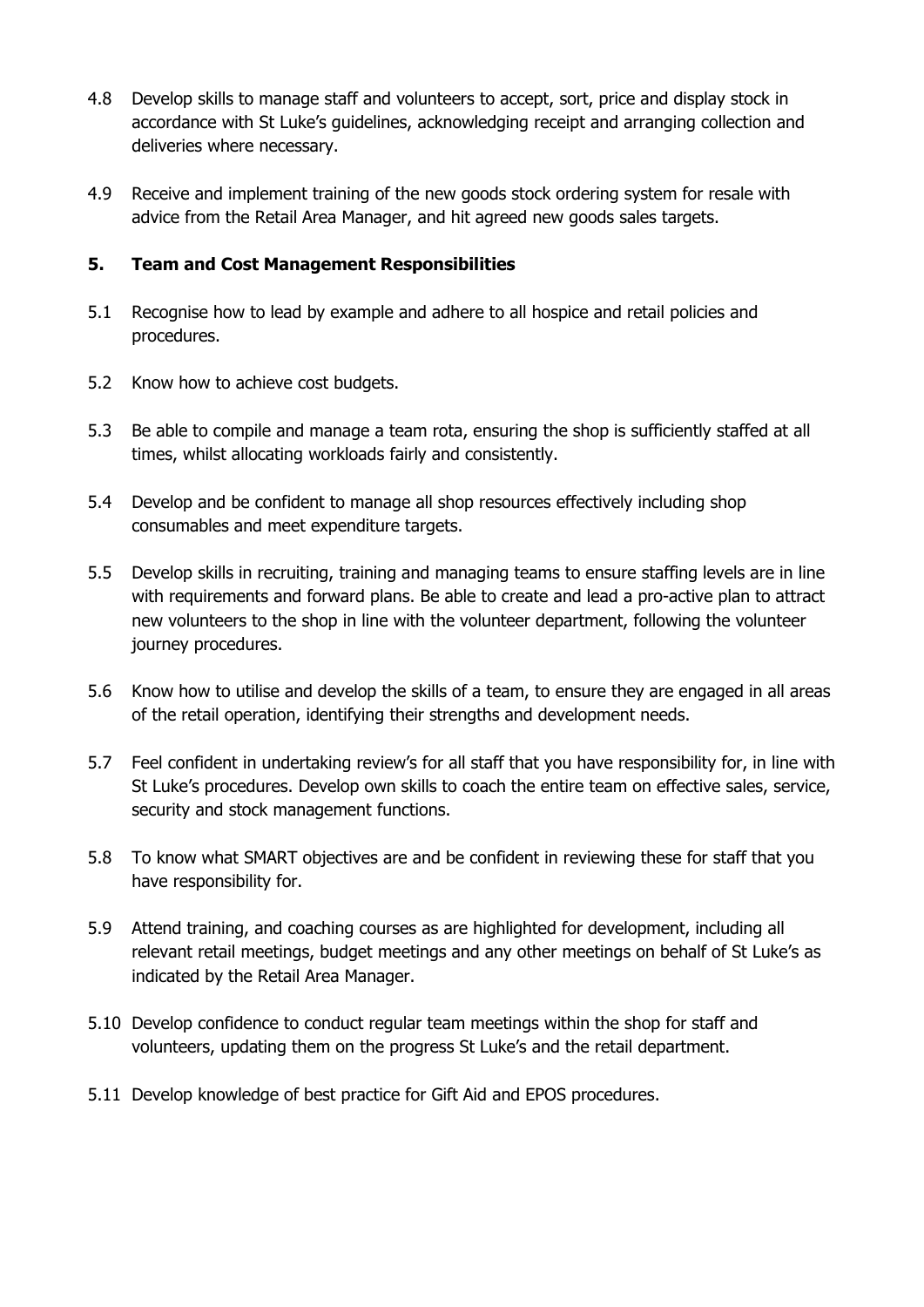# **6. Administration**

- 6.1 Ensure all daily administration is completed, actioned, mailed and filed securely and correctly within St Luke's quidelines.
- 6.2 Ensure that all St Luke's administrative and financial procedures are followed, including banking, weekly returns, maintenance of petty cash account, performance returns, and volunteer records.
- 6.3 Ensure that all electronic records and e-mails are actioned or responded to appropriately and within timeframes set, complying with the data protection act and hospice security procedures.
- 6.4 Compile and present management reports as required to support in self development.

# **7. Security**

- 7.1 Be security conscious at all times.
- 7.2 When a key holder, ensure all premises are secure and report any concerns to Line Manager.
- 7.3 Ensure that all staff and volunteers follow the correct cash handling and stock handling procedures within the shop at all times as per training.

# **8. Other Responsibilities**

- 8.1 Work closely within the retail team, the Retail Area Manager and Head of Retail to ensure development progression is achieved.
- 8.2 Undertake any other appropriate duties required to support performance targets and development.
- 8.3 Travel within the region where required for training activities and support.
- 8.4 Be willing to take advantage of any training and development opportunities which are relevant to your role.
- 8.5 Co-operate and liaise with departmental colleagues.

#### **9. General**

All St Luke's employees are required to:

- 9.1 Abide by the Health & Safety at Work Act.
- 9.2 Attend mandatory training annually.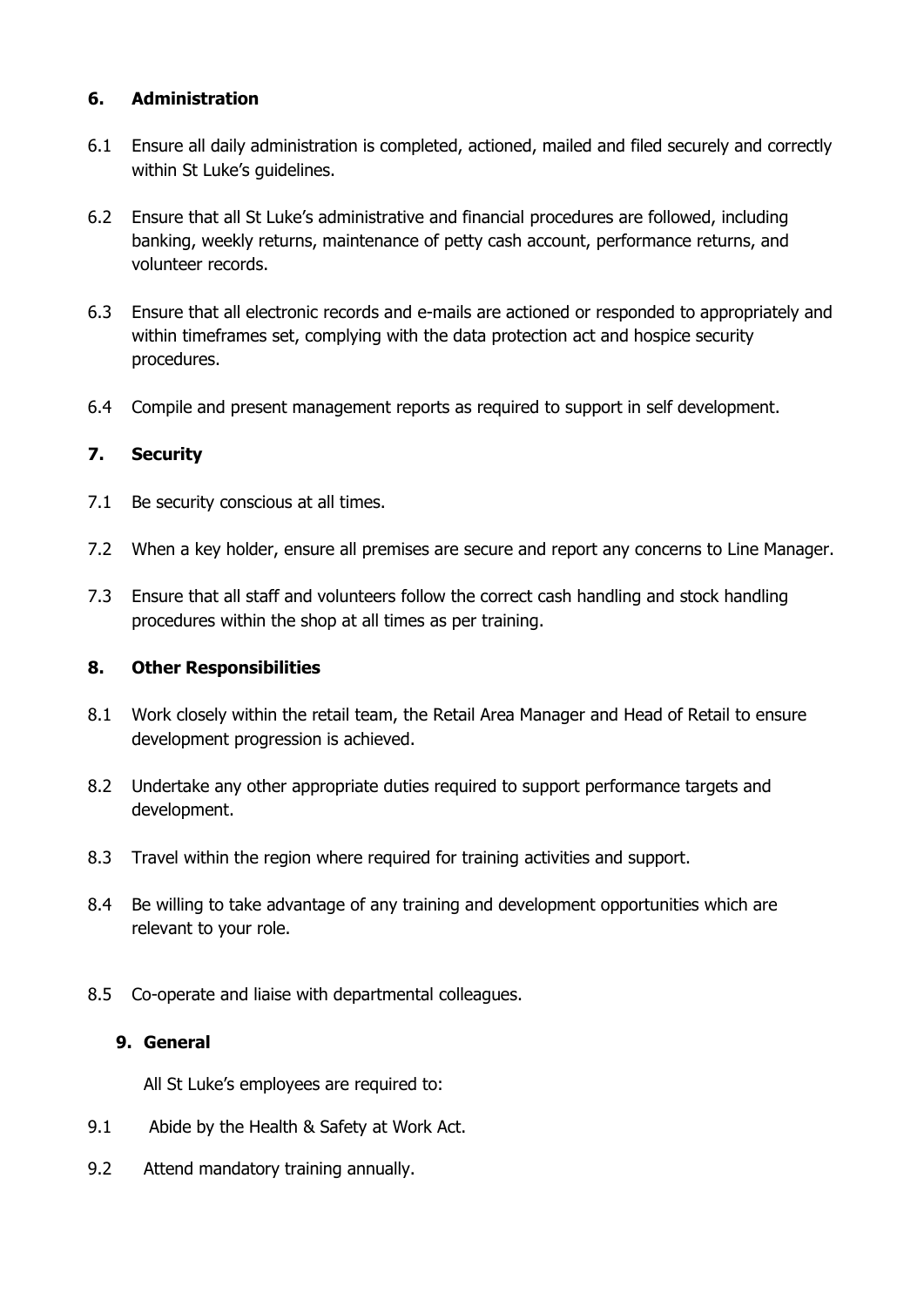- 9.3 Respect confidentiality applying to all Hospice areas.
- 9.4 Work within Hospice policies and procedures.
- 9.5 Comply with the Hospice no smoking policy.
- 9.6 Participate in and contribute to team meetings.
- 9.7 Co-operate and liaise with departmental colleagues.

All St Luke's employees are expected to:

- Demonstrate a commitment to their own development, to take advantage of education and training opportunities and develop their own competence.
- Support and encourage harmonious internal and external working relationships.
- Make a positive contribution to fundraising and raising the profile of the Hospice.

# **Our Values**

The Board and Executive agreed St Luke's organisational values in 2015 ensuring they reflect our culture and what we want to achieve together. We have four simple values which set out how we work together to achieve success at St Luke's.

No matter what area of St Luke's we work in and no matter who we work for, we are committed to the following ways of working:

- Compassionate
- Dignified
- Inspired
- Pioneering

Values are really important throughout every team here at St Luke's, we are all responsible for ensuring our values are displayed and to ensure they form a core part of everything that we do at St Luke's. They influence our behaviours, our language, the way we interact with each other as employees and also as human beings. In bringing our values to life, we have created a booklet entitled 'The Little Pink Book' which supports all of us at St Luke's in helping us to put our values into action through our behaviours every day.

We expect staff to familiarise themselves with our values and the expected behaviours, and to ask if they feel these conflict in any way with their roles. These values and behaviours will be used as a reference in our day-to-day working lives, and how we respect St Luke's and those associated with it.

# **This Job Description is not exhaustive. It will be subject to periodic review and may be amended following discussion between the post-holder and employer.**